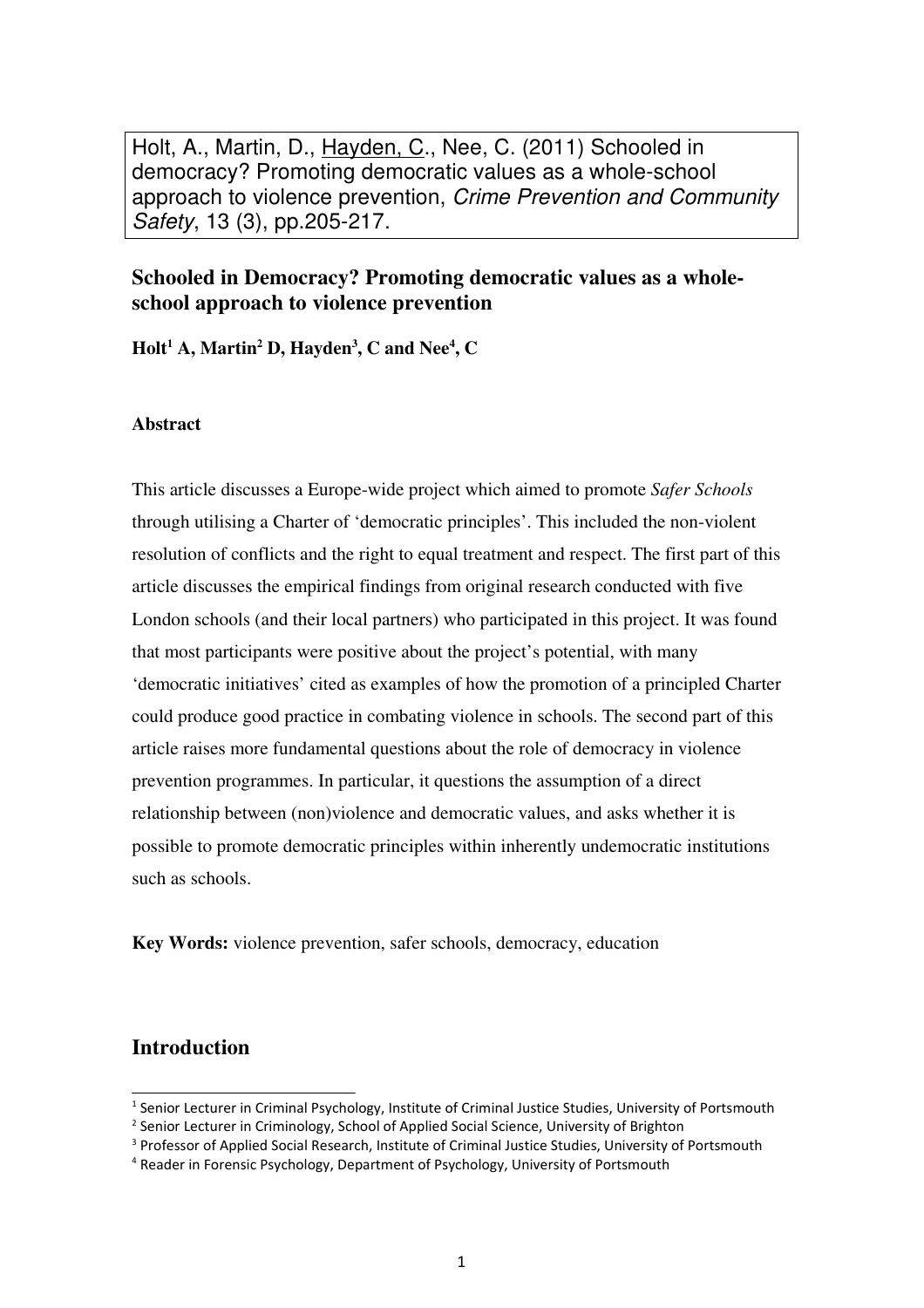In recent decades the potential of schools to have a positive effect on the development of problematic and criminal behaviour from young people has been increasingly recognised. Rutter *et al*'s (1979) work is often viewed as seminal in the educational field, whilst research for the Home Office has been influential with criminologists (Graham and Bowling, 1995). Research within the risk factors paradigm (see for example Farrington, 1996) has also been influential in reframing schools (and 'education') as both potential 'risk' and 'protective' factors in terms of the development of criminality. These ideas informed developments such as the *Safer Schools Partnerships* (SSPs) that began in high crime areas in the UK in 2002. SSPs were also part of street crime initiatives and centred around schools located in crime 'hotspots'. SSPs have developed in various formats and have been evaluated by the Youth Justice Board and others. Similar initiatives are more established in the United States but they are also developing in mainland Europe.

The research that informs this article is based on a *European Safer Schools Partnership.* This included ten countries and specifically the UK case study which was located in London. The initiators of this partnership had been involved in early SSPs in the UK and the educationalists were very much focussed on work that would address problematic behaviour in schools. This was then coupled with a wider European development that linked the promotion of democratic values with violence prevention. This was a heady mix of hopes, aspirations as well as practical commitment to concerns about behaviour in and around schools in many countries.

The link between democratic values and violence prevention remains somewhat elusive (see later). In 2004 the *Council of Europe* sponsored the development of a tool which aimed to link these two disparate ideals, and funded the process evaluation which would examine its implementation and effectiveness (in the short-term, at least). This tool was the 'European Charter for Democratic Schools without Violence', a Charter which aimed to codify principles of democratic citizenship in an attempt to combat and prevent violence in schools. The Charter (see Box 1) was developed by both pupils and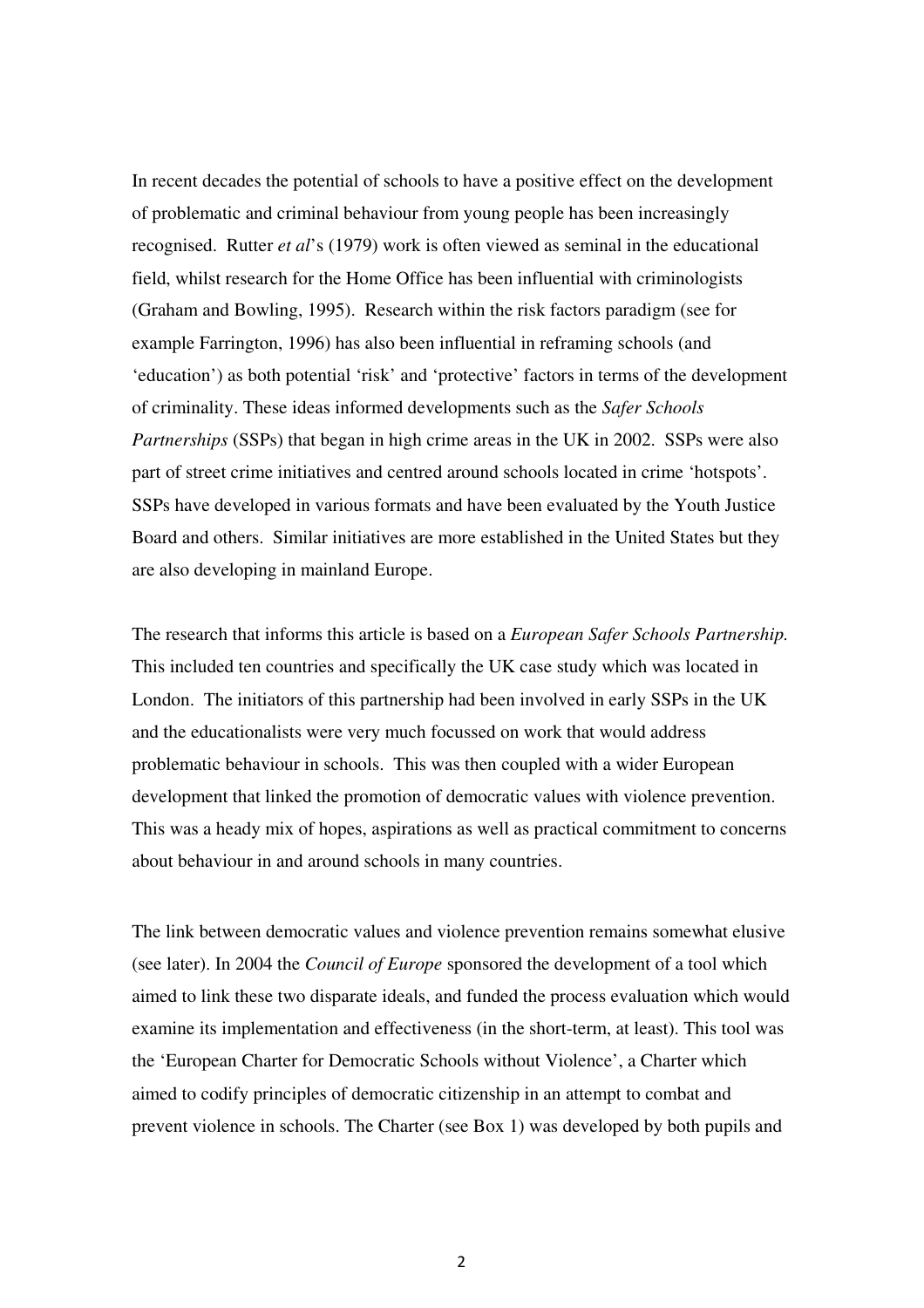teachers from 19 European countries. It listed seven key 'articles', explicitly drawing on the discourse of 'rights and responsibilities' which underpinned many policy strategies during the previous New Labour government (Lister, 2003).

**Box 1**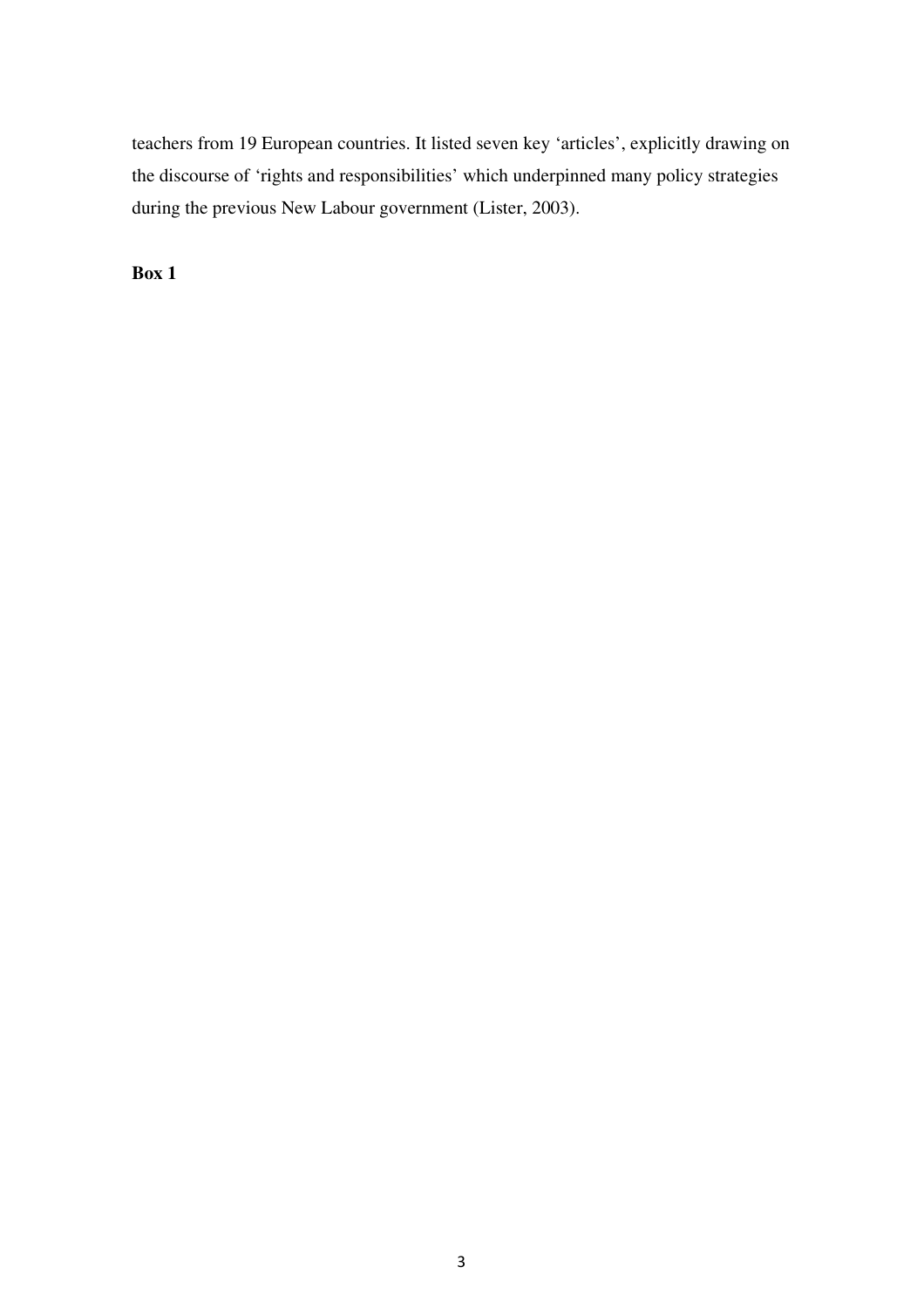#### European Charter for Democratic Schools without Violence ('The Charter')

1. All members of the school community have the right to a safe and peaceful school. Everyone has the responsibility to contribute to creating a positive and inspiring environment for learning and personal development.

2. Everyone has the right to equal treatment and respect regardless of any personal difference. Everyone enjoys freedom of speech without risking discrimination or repression. 3. The school community ensures that everybody is aware of their rights and responsibilities.

4. Every democratic school has a democratically elected decision-making body composed of representatives of students, teachers, parents, and other members of the school community where appropriate. All members of this body have the right to vote. 5. In a democratic school, conflicts are resolved in a non-violent and constructive way in partnership with all members of the school community. Every school has staff and students trained to prevent and solve conflicts through counselling and mediation.

6. Every case of violence is investigated and dealt with promptly, and followed through irrespective whether students or any other members of the school community are involved. 7. School is a part of the local community. Co-operation and exchange of information with local partners are essential for preventing and solving problems.

http://www.esspd.org/pages.php?d=2&ids=10&idc=44&idsel=99

The Charter was constructed to frame the activities for all who participated in school life, but it is clear that particular rights and responsibilities cannot fall equally between staff and pupils. Part of the programme therefore involved the allocation of resources *to enable staff to enable pupils* to become democratic citizens – at least *within* the school gates. Such resources were of the more 'opportunity' than the 'fiscal' kind. They focused on the nurturing of partnerships between schools and their 'local partners' (e.g. the police, education advisers and other local schools) and their 'European partners' (i.e. other schools across 10 European countries). National and international meetings were organised and funded, with the principle aim of enabling schools to share practices and initiatives which would generate 'democratic values' within each school.

The first part of this article explores the findings produced by the evaluation of the UK case study. This involved five participating London schools and focuses on the strengths and limitations of this *Safer Schools* programme based on a series of questionnaires and interviews with school staff and all the UK programme coordinators. Following this, the article goes on to discuss the wider implications of this programme, in terms of the theoretical basis for any assumed relationship between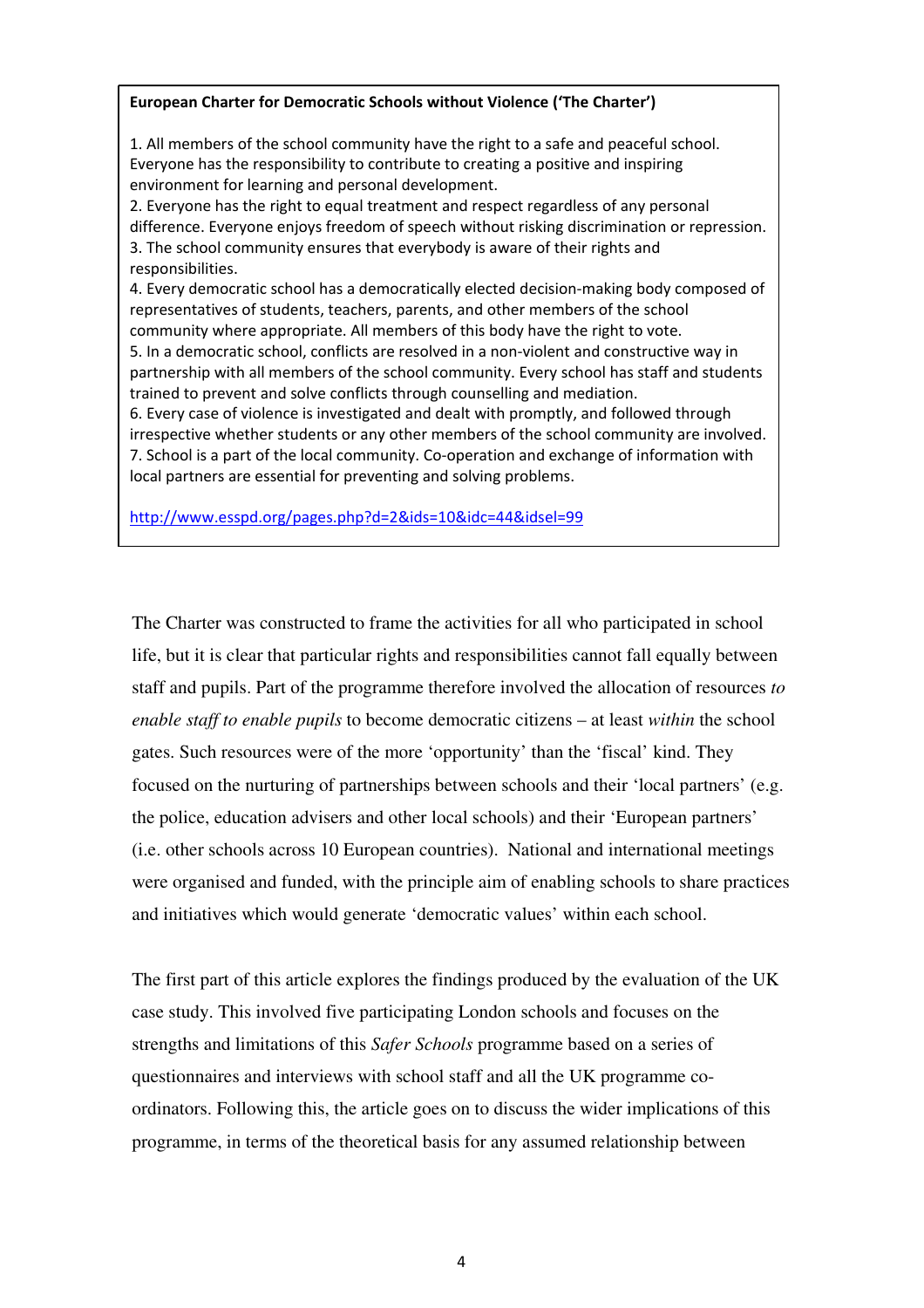democracy and violence. Further, it looks at what such strategies which centre on 'democratic citizenship' actually mean within UK schools, as these fundamentally operate within a 'non-democratic' hierarchy of power.

# **Evaluating the implementation and impact of 'The Charter': A UK case study**

The UK-based process evaluation aimed to assess the implementation of the Charter and the capacity for schools to change in the direction of this Charter, from the perspective of adults (wide-ranging data on children's perspectives had already been collected by the schools and programme organisers). The research involved 17 semistructured interviews; 5 with the UK strategic staff involved in the project (comprising one national and one European co-ordinator, together with three local authority education advisory staff). Twelve teachers who were involved in developing the programme within their schools (seven head/senior teachers and five teachers) were also interviewed. The schools comprised four primary schools and one secondary school, all based in an inner-London Borough with a diverse intake of children, in terms of educational and social needs. The population of the Borough has a high proportion of ethnic minority communities with over 190 languages spoken. The borough also ranked high in relation to the local authority deprivation index. Despite such challenges, all of the schools had performed well in recent OFSTED assessments, scoring particularly well in terms of leadership and management, and all had made significant educational improvements in recent years. Outside the school gates, data collected from the *Health Related Behaviour Survey (2009*) within the Borough found 22 per cent of pupils had experienced bullying in the past year (in line with UK and European averages) while crime rates (2007-2008) within the Borough were significantly higher than those found in England as a whole (in the case of Robbery, over six times as many).

Markers of evaluation were agreed during programme development. Interview questions tapped into these markers. These addressed: participants' reflections on the background of the programme; reasons for participation; experiences of being part of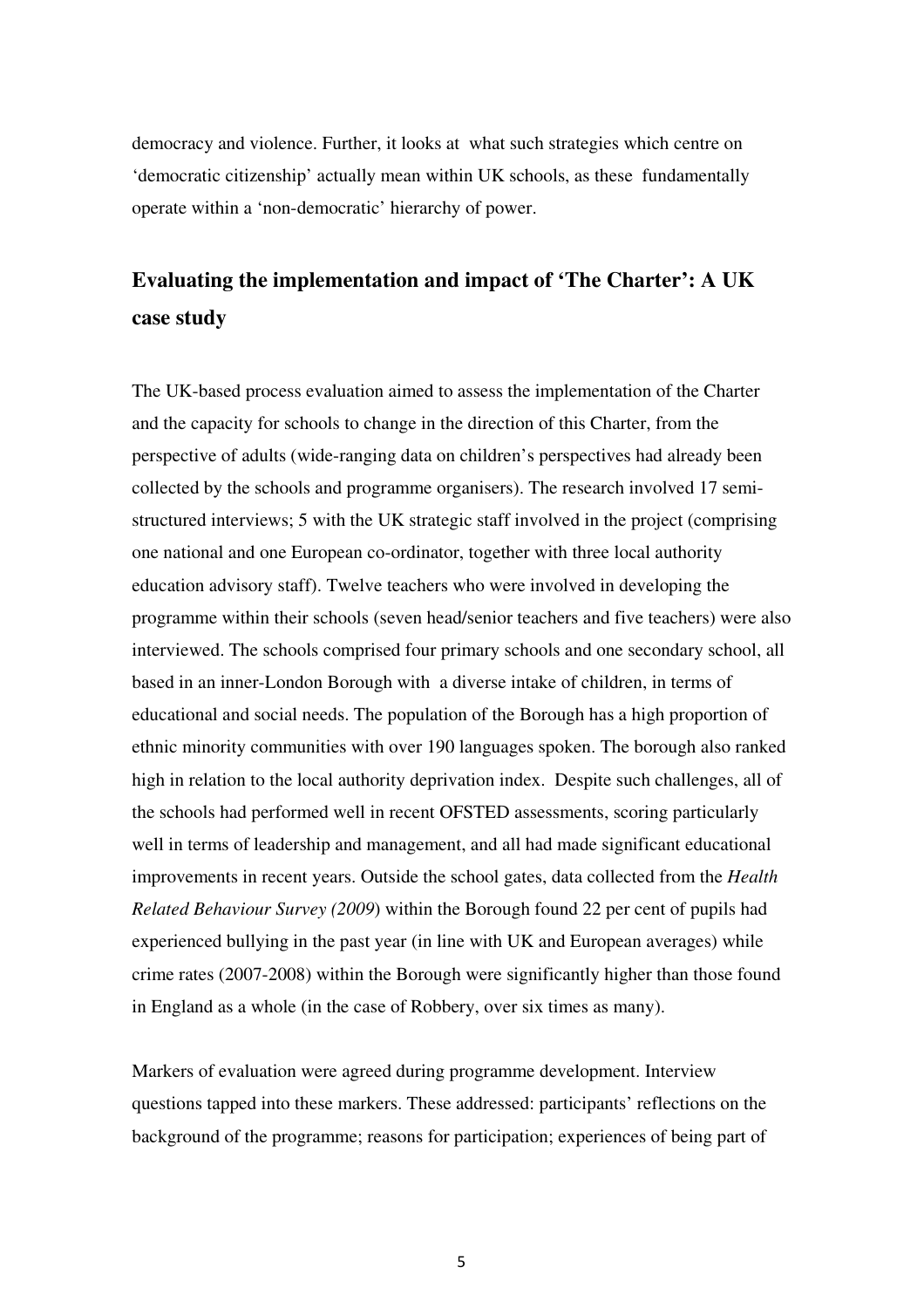the programme; the sustainability of the local and international partnerships; and whether the Charter operated as a vehicle for change. Analysis used *NVivo* software to explore the interview transcripts and identify common conceptual themes within these markers. It also examined any differences between co-ordinators and school staff, as well as those between primary and secondary schools.

Alongside this, the evaluation involved a wider survey of 119 school staff who were implementing the programme, albeit with varying degrees of awareness of doing so. Survey questions addressed: their awareness of the Charter (together with their agreement on the 'democratic principles' within it); their experiences of pupil behaviour (including violence) before, during and after the programme implementation; and their reflections on 'enablers' and 'blockers' to behaviour change in pupils. This quantitative data, produced by questions which requested both categorical (e.g. yes/no) and ordinal (i.e. using Likert scales from 1-4 to assess levels of agreement) responses, was subject to descriptive statistical analysis. The evaluation was further informed by documentary evidence and observations made by the researchers during their visits to the schools. For the purposes of this article, a brief overview of those findings most relevant to the ensuing discussion is provided below.

## **Defining 'violence'**

The concept of 'violence' in relation to the behaviour of children and young people in schools remains much debated by educationalists in the UK but has been more readily used in European research (see Debarbieux et al 2003). The programme training materials for the work in schools acknowledges this (Ortega *et al*, 2006):

*In her report to the Council of Europe, Vettenburg (1999) concluded that there was no clear definition of school violence, which made it difficult, amongst other things, to ascertain whether school violence was on the increase or to make valid comparisons between different countries' rates of school violence. However, as Debarbieux et al (2003) point out, there is now greater awareness*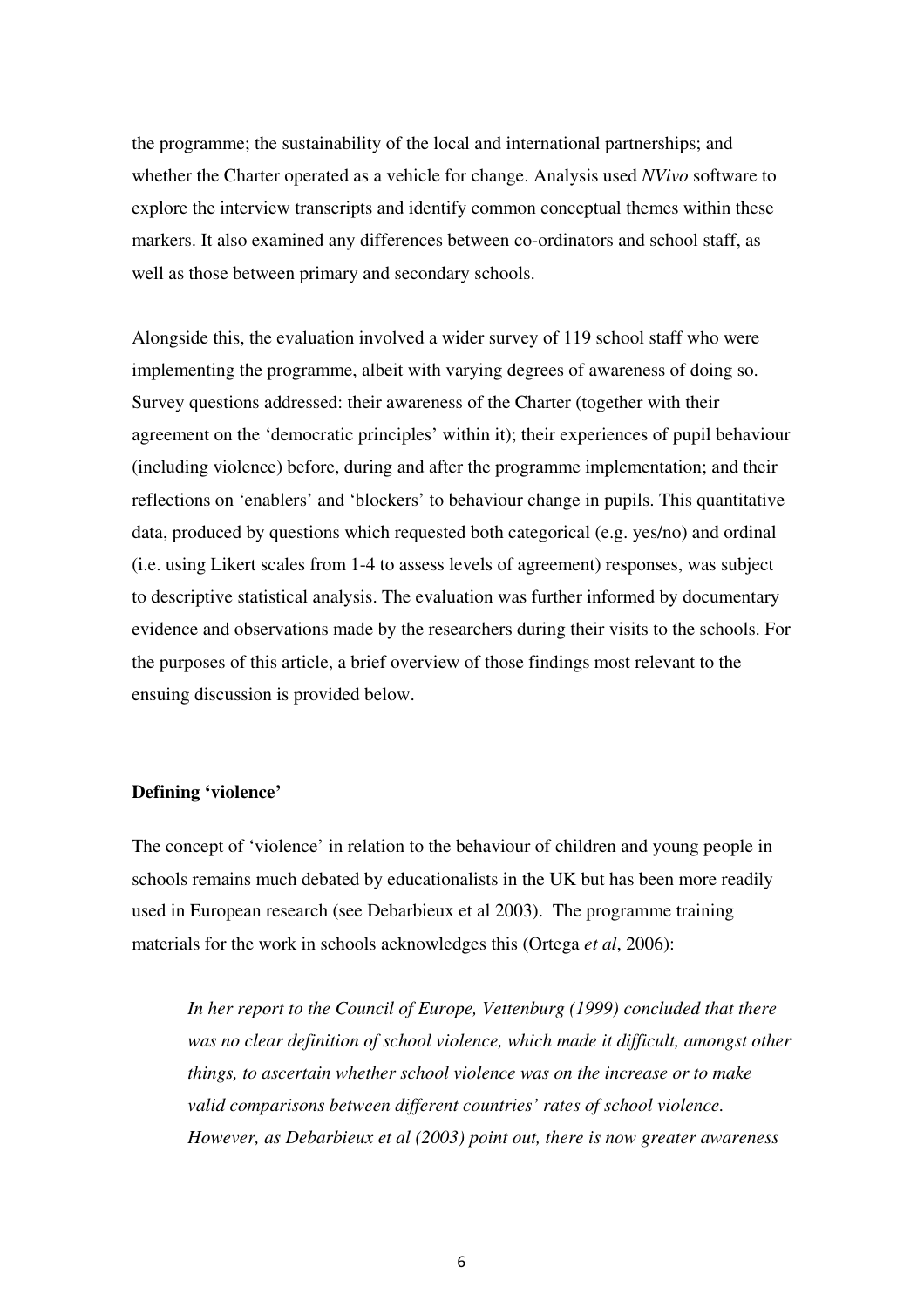*of the need to accept a multiplicity of definitions of school violence from a range of perspectives, including those of children and young people* (p.2).

In other words the partnership acknowledged the lack of agreement and certainty about exact definitions of 'violent' behaviour; although the principles that underpinned a democratic approach to reducing this behaviour were more explicit (see 'The Charter', page x). For 'violent' behaviour we should read unwanted and highly problematic behaviour, that is aggressive and helps to make young people feel less safe in and around schools. It is behaviour that teachers have to respond to, it may challenge their authority and obstructs teaching and learning.

#### **Violence prevention through enhancing democracy in schools: evaluation findings**

The qualitative interviews with key participants produced a very positive response to the Charter and its associated activities. Participants suggested it provided a focus and clarity to their professional practices, which were often to already-existing. As one teacher explained:

"*Circle Time*, it actually was in existence before but now we know why we are doing it…because we have signed under that Charter where everybody has a voice and everybody has the right to a peaceful environment and that's why we are doing it, if that makes sense?" (Teacher, Primary School)

Interviews suggested that new initiatives also emerged as a response to the Charter. These tended to emerge from existing resources and staff interests, and were voluntarily developed from within (rather than imposed on) the schools. For example, a *Suggestions Box* (a box where children could post ideas anonymously) was developed in some schools offering pupils a 'voice' on how things might be improved in the school. Ideas from the *Suggestions Box* were collected weekly and discussed by the *School Council* (introduced in two schools) which was chaired by pupils and had its own annual budget. Other new initiatives included the implementation of a *restorative*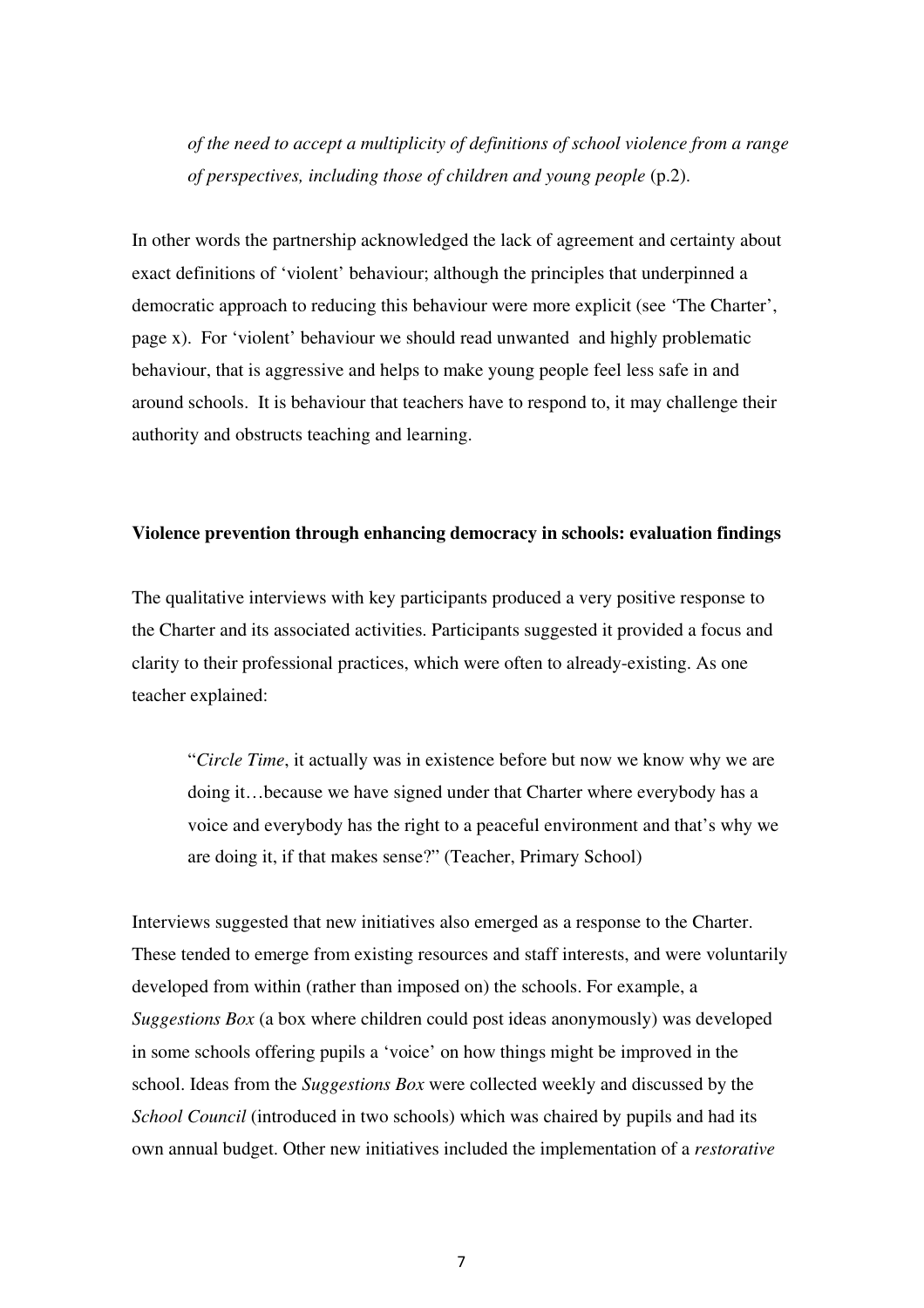*justice* programme, a *peer mentoring scheme*, the introduction of a *Dad's group* and the adoption of *'Miss Dorothy',* an activities programme sponsored by the Metropolitan Police to promote awareness of safety outside of home. Many of these initiatives were expected to continue, and further initiatives were planned for the future.

*Increased awareness* was frequently cited by the programme implementers as one positive outcome of the Charter. Increased *staff awareness* was enabled by the introduction of *Checkpoint questionnaires*, which monitored pupils' experiences of violence in school. To provide one example, the finding that problems of violence occurred particularly during break-times meant that staff could focus their efforts on safety in playgrounds. Increased *pupil awareness* included, for example, an increased *awareness of diversity.* This was fostered by participation in partnership meetings at both local and international level, where children met other children of different colours and cultures. However, given the ethnic diversity of children in the UK schools, this was cited as being of particular benefit to those children from the European schools which were notably less diverse. Staff also cited an increased self-awareness in the pupils themselves, for example, practices of *peer mediation* were encouraged to enable children to understand the impact of their behaviour on others.

Despite such positive outcomes, the key implementers also identified factors that hampered the prospect of the programme enabling greater change. For example, the establishment of local and international partnerships – and the sharing of good practice between them – was seen as a very good idea *in theory.* However, in practice there was insufficient funding to enable teaching relief to attend these meetings, or to train school staff on the good practice that had been learned. Indeed, the survey data of all school staff supports this finding. Nearly three-quarters (73 %) of staff reported having received no training on behaviour management within the previous year. This was a concern since these staff were at the forefront of implementing what was being advocated and learned from this programme. Furthermore, there was also little funding available to put some of the ideas into practice (e.g., one example of democratic 'good practice' was the provision of a 'quiet space' in the school playground, but there was no funding available to make such environmental changes). Other concerns included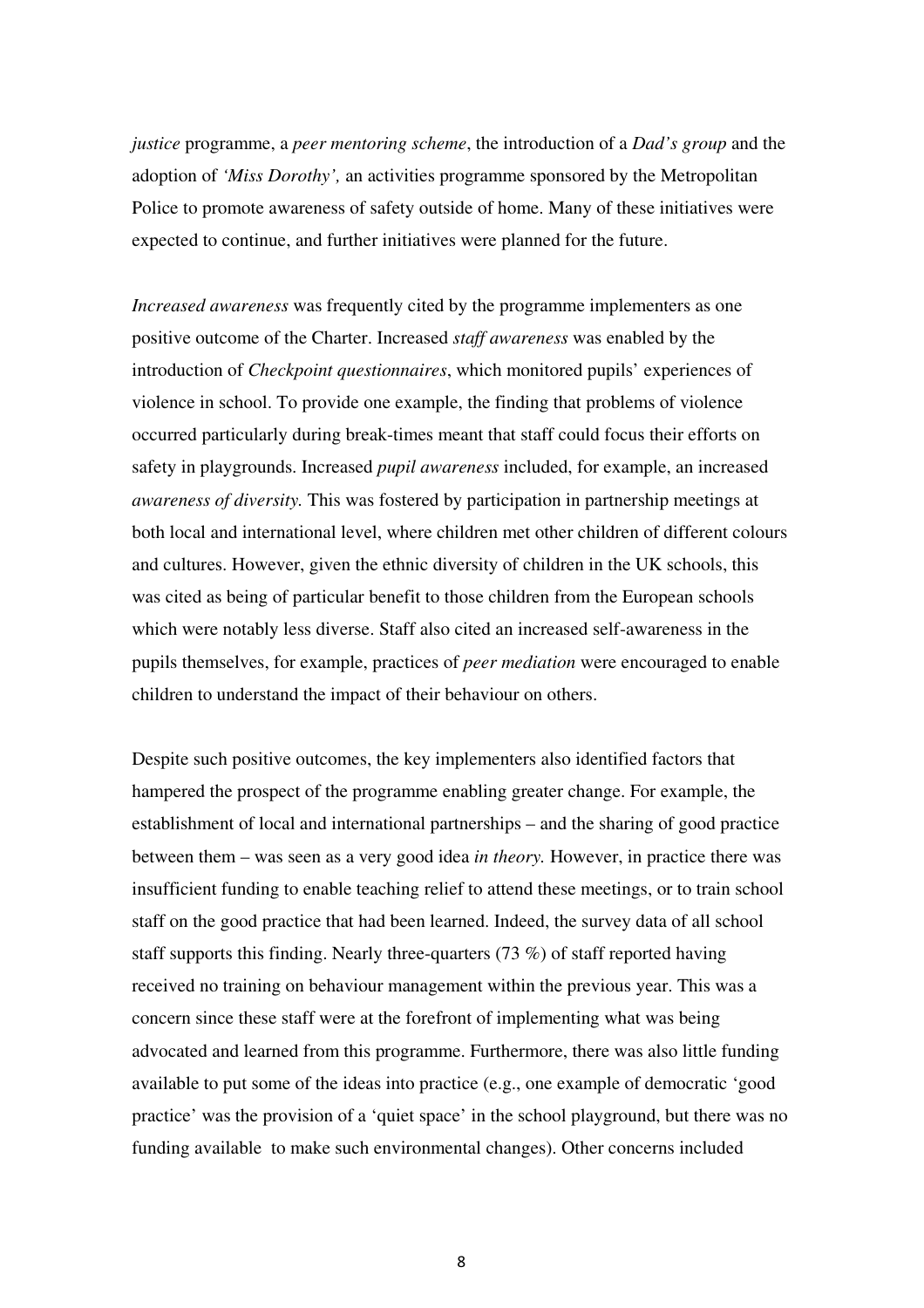organisational issues, including the poor matching of school partnerships. This was seen as particularly problematic when primary and secondary schools were matched with each other, as participants felt that the differences were too great to make good practices within one kind of school translate and apply to the other. Indeed, the Charter itself was written by secondary school pupils, and many of those in primary schools wondered if the language rendered the principles less meaningful for younger children. One of the Deputy headteachers emphasised that, rather than take the Charter 'literally', it was more about ensuring the application of values more generally – otherwise the Charter might just become another set of conditions for the children to adhere to:

"I think if you do just put up a bunch of articles, they become rules, very, very quickly, in children's minds because that is what they are used to seeing…. and that's not what we wanted, there are some good values and they fit well with our values, our school values so they are embedded well with them. But the children understand that process that the school has values." (Deputy Head, Secondary School).

Perhaps understandably, the quantitative survey data of school teaching and support staff was less positive than the data produced by interviews with the key implementers of the programme. This evaluation took place two years after the project began (although implementation was an ongoing process during those two years), and during this time 74% of all school staff had 'heard of' the Charter, 51% had 'seen it', while only 33% had 'seen it displayed in the school'. This gap between 'democratic aspiration' and 'democratic practice' was a continual theme within the wider school staff survey. For example, while over 90% of the staff either 'agreed' or 'strongly agreed' with all of the principles within the Charter, significantly fewer agreed that these had yet been achieved. While of course this was a process evaluation, and one should not expect change to be achieved both immediately and fully, some of the principles were clearly more easily achievable than others: those articles which scored more markedly at the lower end of the achievement scale were Article 2 (*everyone enjoying freedom of speech*: mean 2.72), Article 4 (*all members of the democratically elected decision-making body have the right to vote*: mean 2.94) and Article 5 (*students* 

9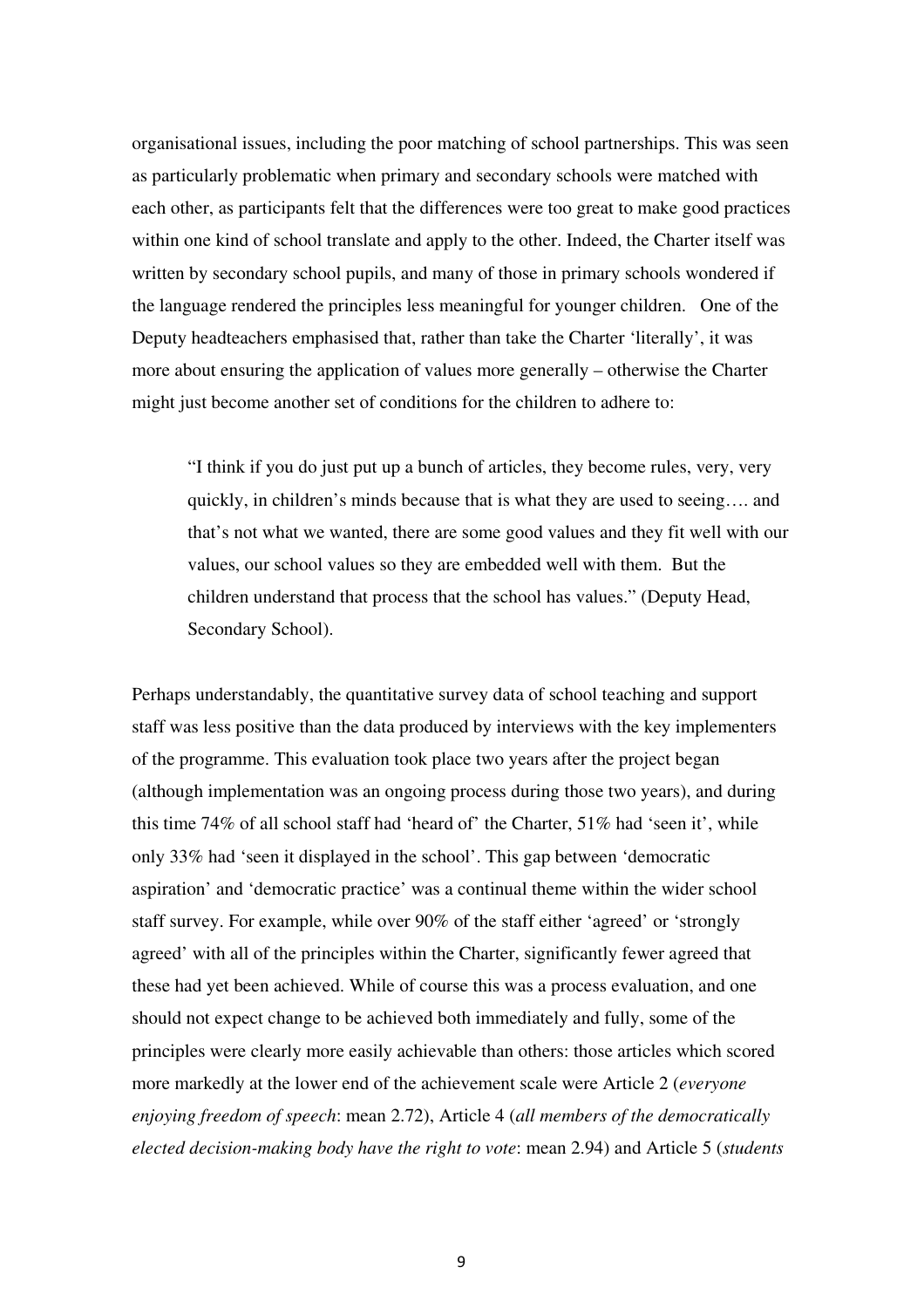*trained to resolve conflicts*: mean 2.64). However, there was still a large discrepancy in response here: while 27 per cent of staff agreed that the practice of training students to resolve conflicts was 'not happening here yet', 33 per cent of staff agreed that 'we're there'.

The biggest issue in terms of the capacity for change and sustainability of the work of the partnership, for both local authority education staff and school based staff, was time. This was particularly the case if education staff were going to be involved in training other schools, or for many classroom-based staff to attend training themselves. This inter-connected with the need for funds to pay for a supply teacher if events occurred during the school day.

"There is an expectation that the schools and partnership will help to train other schools within the local authority and sort of pass on the practice. But if I was going to do that, then I need a day to prepare the training and then a day to deliver it and that's two days that I'm not working in school, so there needs to be funding to arrange that cover and I'm not sure that's been thought through." (Teacher, Primary School)

To conclude, although this process evaluation demonstrated a range of positive experiences for the staff who had the time to be involved in its development, there was limited evidence of this really permeating to classroom-based staff. If there was limited capacity to do this within the participating schools, there is clearly a limited capacity to develop staff in schools outside this initial partnership. Whether such inconsistency is within-schools or between-schools, this evaluation evidence suggests that the promotion of democratic values as a whole-school approach to violence prevention is piecemeal in both promoting 'democratic values' and in enabling 'violence prevention'. Indeed, the relationship between the two remains questionable, since there was little quantitative evidence from the *Checkpoint questionnaires* that violence and/or bullying had been reduced in response to the programme. By its very nature a process evaluation tells us nothing about long-term change, but the passion and belief in change from the implementers cannot be a substitute for a lack of correlation between the promotion of democratic values and the reduction of violent behaviours. It is to this issue which we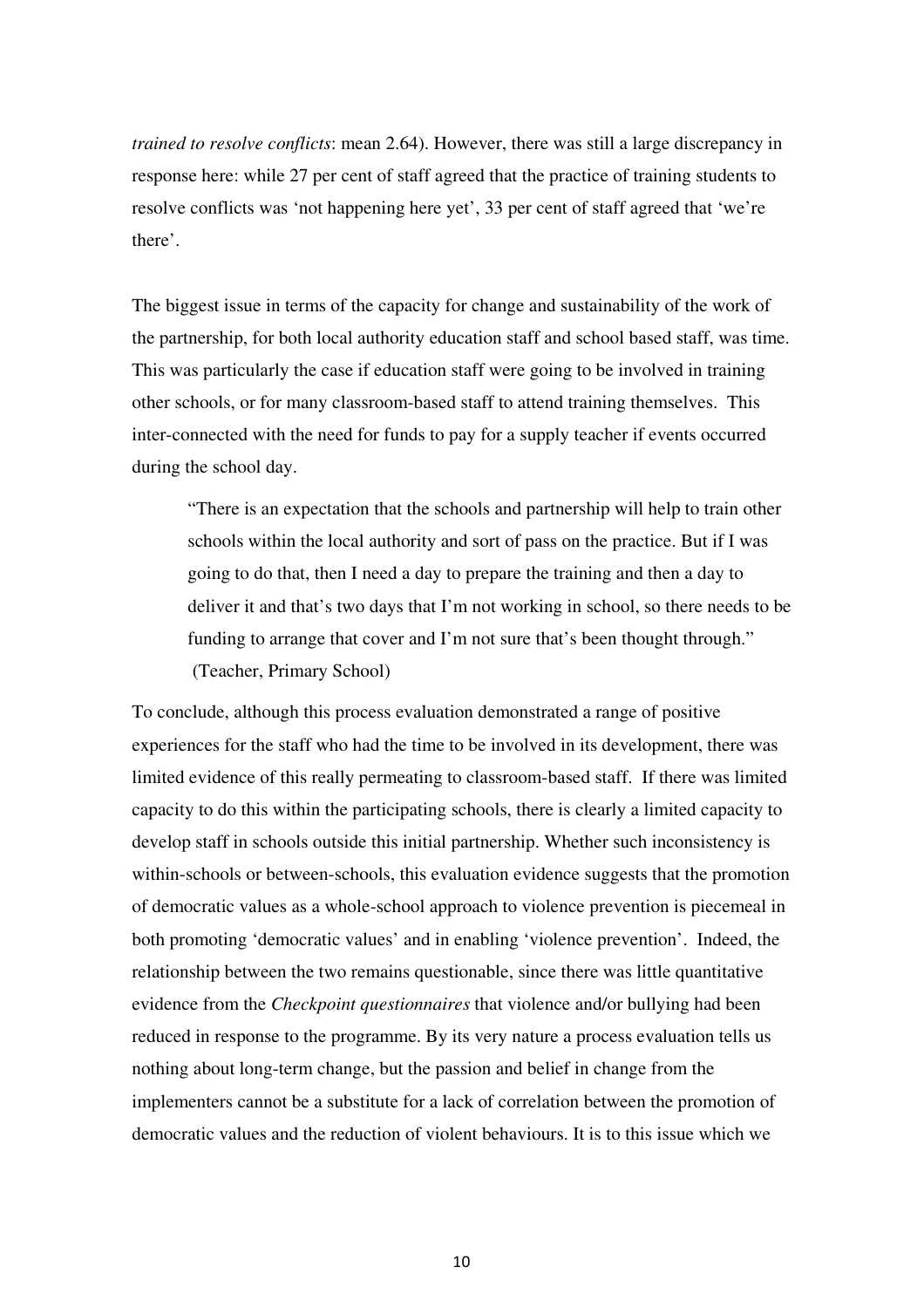now turn.

## **Discussion and Implications**

While an evaluation study exploring the effectiveness of promoting democracy as a whole-school approach to combating violence is clearly of interest within itself, both the findings and the ideology of the programme raise wider theoretical questions. Firstly, what is the relationship (if any) between *democracy* and *violence*, and what makes us think that the promotion of 'democratic values' can in any way combat or prevent violence? Secondly, is it even possible to operate a school within principles of democracy, given the inherent unequal power relations upon which UK schools operate?

#### **Democracy, violence and schools**

In his work in peace studies, Galtung (1996) talks about 'negative peace' and 'positive peace'. For him, negative peace concerns the elimination of overt violence, and this is achieved through the use of coercive and punitive control. On the other hand, 'positive peace' involves the use of intrinsically democratic practices (such as State accountability or universal suffrage) which operate according to what might be termed democratic principles, such as *human rights* and *mutual respect*. As Galtung argues, in any society there is clearly a place for negative 'non-democratic' peace, not least because positive peace cannot thrive unless there exists a precondition of basic security. In many ways, Galtung's binary of negative and positive peace mirrors Foucault's (1977) notions of 'sovereign power' and 'disciplinary power'. 'Sovereign power', dominant during the *anciens regime,* refers to power that was exercised at the site of the body through corporeal punishment, for example. 'Disciplinary power' refers to power more obvious in modern democracies and is exercised predominantly through selfgovernance and through the proliferation of a 'discourse of democracy'. It ideally serves to produce ethical subjects. The 'self-governance' of children is perhaps what this teacher is referring to in her analysis of what the Charter has enabled: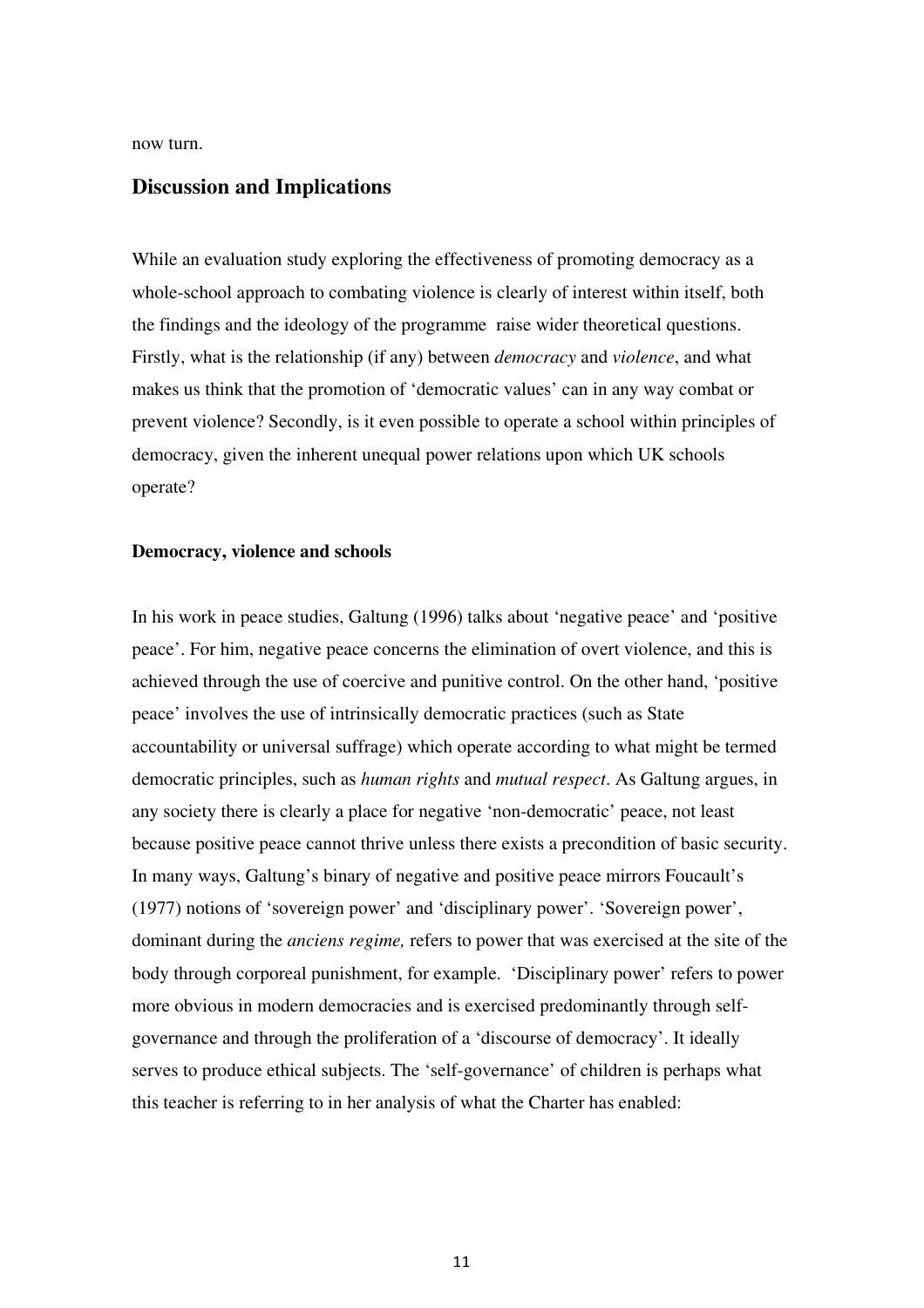"Because when there are issues in the playground – I mean, we're not talking about fighting issues – the children tend to deal with it without having to come to us, and it's only when it gets out of hand and they're going to fight or go for each other, that they bring it to the teacher. So we've just stepped back and allowed the children to take the role more or less like a teacher." (Teacher, Primary School)

Thus, at least at a theoretical level, the notion of a dichotomy between 'violence' and 'democracy' is convincing, not least because the notion of 'violence' itself intrinsically refers to actions which 'violate the norms of democratic civility' (Keane, 2004: 9).

Furthermore, empirical evidence suggests that violence prevention strategies in schools which focus on external discipline, such as managing weapon entry or using surveillance cameras, are less effective than those which promote self-discipline. As Hyman and Snook (2000) found, those schools which operate within a climate of harsh and punitive discipline enable school violence, while the enabling of student agency and a sense of collective community (Plucker, 2000) has been found to reduce violence. Although predominantly from the US, such findings have been replicated in the UK, where Watkins et al (2007) found positive school cultures key to promoting the 'violence-resilient school'.

Edwards (2001) advocates the promotion of schools as 'moral communities' (p. 252) which is underpinned by the notion of *social justice*, whereby the interests and rights of all individuals are protected and respected. In this way, he makes clear the links between democratic values inside and outside of school:

'Schools should have the same purposes as our democratic society. When students play a significant role in directing their school experiences, they are practicing democratic living. Schools must clearly define their democratic purposes' (p. 253)

Edwards continues that once schools operate according to their clearly-defined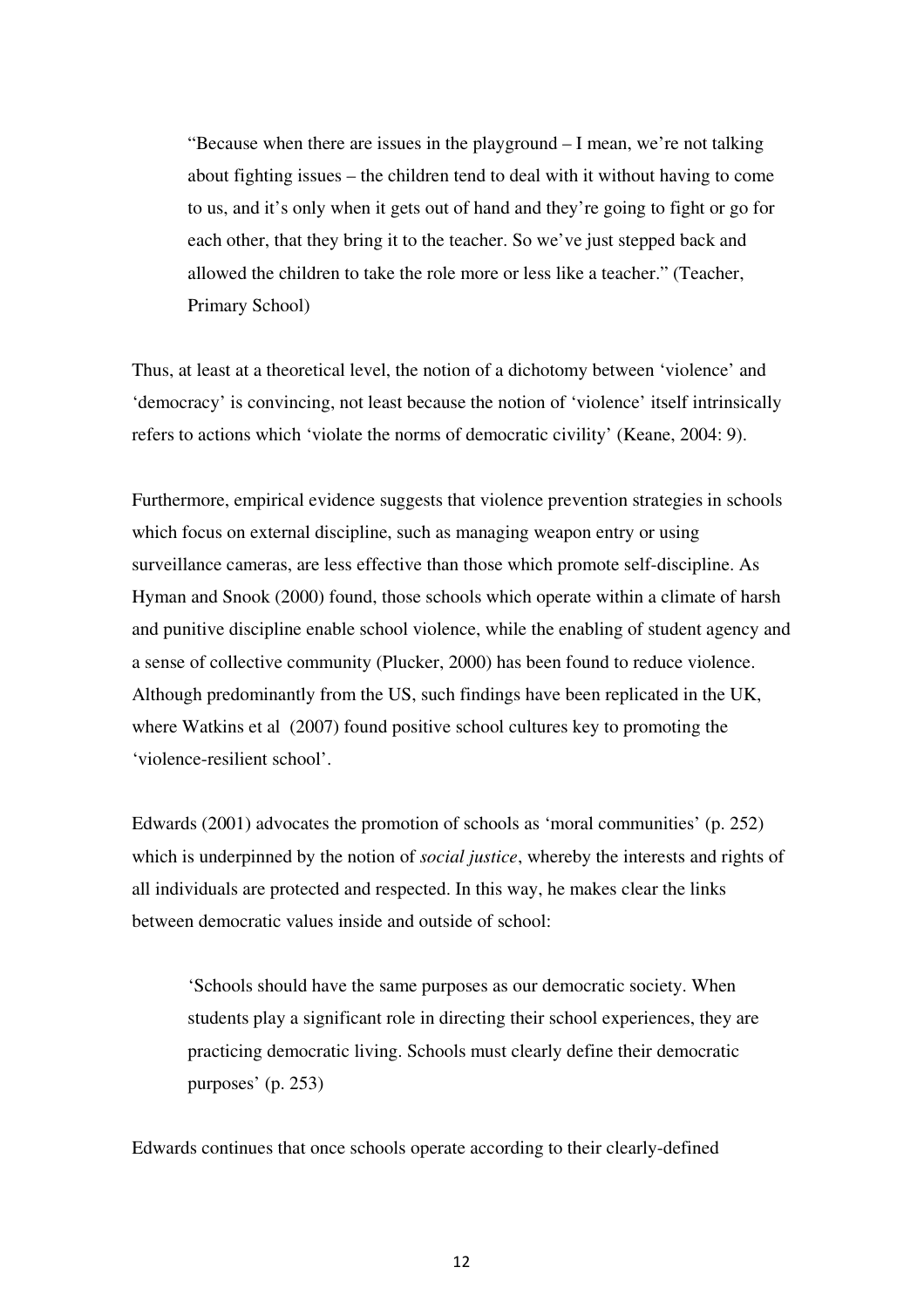democratic principles, children will then feel a sense of belonging and understand their community responsibilities. The Charter used in the present case study – which operationalises the ideal of responsibility to the *school community* (article 1) and its relationship to the *wider community* (article 7), and the promotion of *human rights* and *mutual respect* (articles 2 and 3), together with *student-directed experiences* (article 4) –might indeed be what Edwards has in mind. This might result in a sense of empowerment for pupils and a sense of being a stakeholder in the operation of their school, which children are unlikely to feel in the traditional, hierarchical structure. This would be more akin to the 'disciplinary power' of Foucault and the positive peace of Galtung which schools might ideally be aiming for.

The translation of democratic principles into operationalisable initiatives has been reviewed by Bickmore (2008), who identified a number of 'democratic' US educational programmes. She found that the most effective programmes in reducing violence in schools were multi-faceted, sustained, educative and those which worked to facilitate students and staff's social and cognitive competence. She also found that such programmes had the side-effect of contributing to students' academic engagement and learning. Regarding specific 'democratic' initiatives, Bickmore found that *peer mediation* reduced aggression and associated school exclusions, and that *group conferencing and restorative justice practices* significantly reduced violence. Furthermore, as a guiding principle, Bickmore identified 'strong respectful relationships' as serving both a motivating force in producing non-violent behaviour and as a resource for constructive conflict management.

While Bickmore's review appears to put some flesh on the bones of the current evaluation study, there are clearly limitations in the extent to which it applies to both the UK and Europe. However, the initiatives discussed by Bickmore have also been implemented and evaluated in the UK, and while the findings have been replicated, for example in relation to *peer mediation* (Sellman, 2011) and *restorative practices* (e.g. McCluskey et al, 2008) such studies also stress the limitations of attempting to 'bolt-on' democratic initiatives within schools which remain fundamentally undemocratic. Indeed, this is why a 'whole-school approach' is essential to the promotion of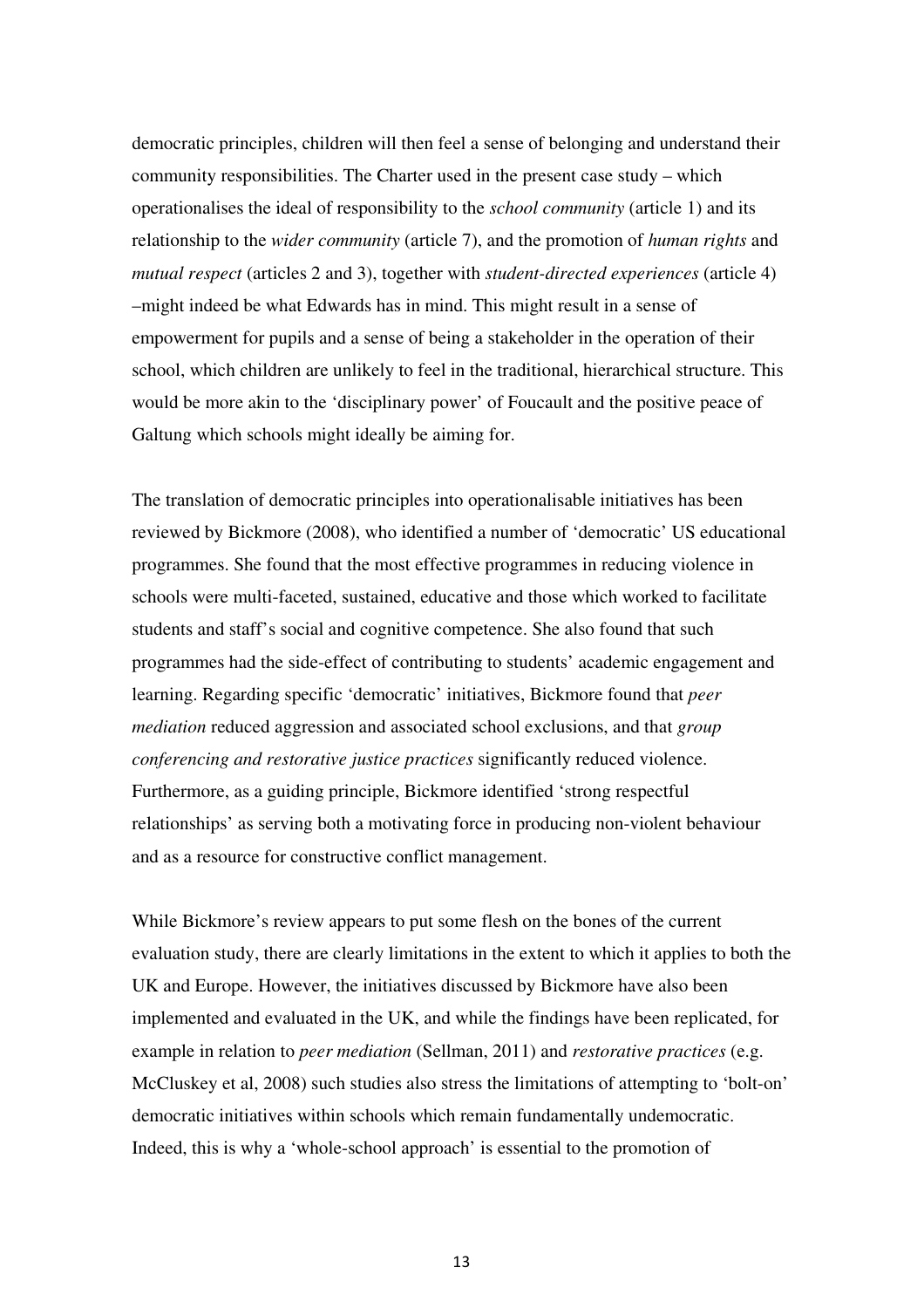democratic values (Cowie et al, 2008). Therefore, it remains unclear as to what extent any changes within the present study can be attributed to an overall 'climate of democracy' within which the school operates – and to what extent any changes can be attributed to the insertion of specific 'democratic practices' within a school which fundamentally operates within non-democratic principles. This problem is alluded to in the following quotation from a headteacher:

"Children have transformed themselves because they got given the time to think things through, think their inequalities through, think that whole thing through, and come to the realisation this fair play, the citizenship, the democratic – you know, it's not a democratic world we live in – school isn't democratic really, in the true sense – if it was democratic, I wouldn't be the Head. I wasn't chosen democrat… you know, democracy-wise, was I? I was chosen – it wasn't democracy. So it's not a democracy that we're surviving in. So we've got to say how to say this is democratic or not. It's different to say – well, is it equitable? Do we give enough voice to the children? Do we give enough voice to the other players in society?" (Headteacher, Primary School)

Many of the teachers in the interviews reported that the democratic principles which underpinned the Charter chimed closely with the general ethos of the school. To a large extent this explains both why the school volunteered to participate in the programme, and why it was selected. This said, the quote from the headteacher above highlights some of the tensions involved when attempting to promote democratic values within an institution which is inherently hierarchical. While the programme has enabled the implementation of 'pockets of democracy', these nevertheless operate within a wider tapestry of unequal power relations, not only between staff and pupils, but between pupils themselves. Bickmore (2008) raises the issue that the communication techniques encouraged as a method of resolving conflict between pupils could be considered as 'impositional' by non-middle-class pupils. Similarly, one wonders how democratic was the process of selecting pupils to attend the international partnership meetings?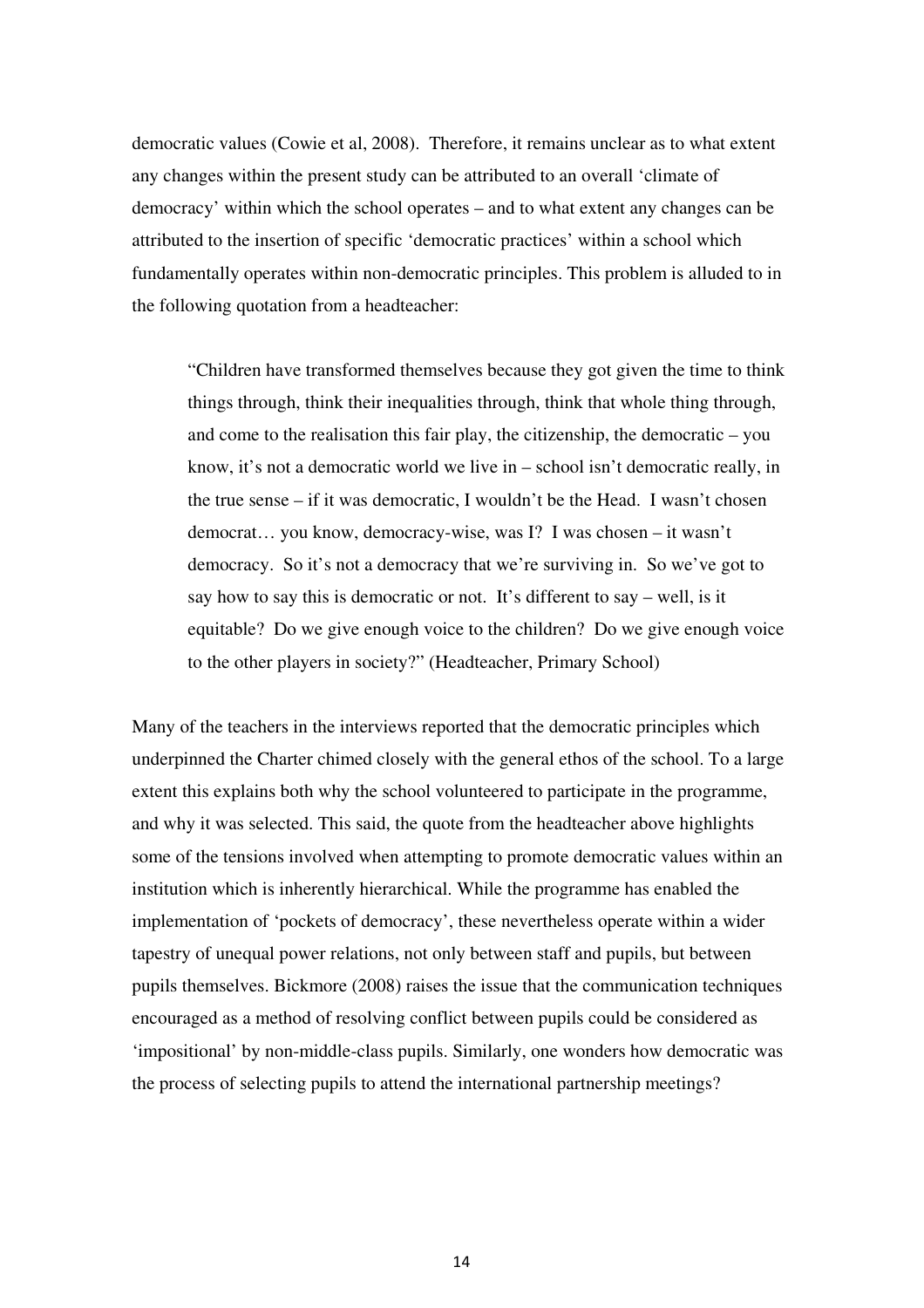# **Conclusions**

The formative evaluation that informs the debate in this article highlights some of the inherent difficulties in promoting and embedding change in institutions such as schools; not least that only schools deemed 'successful' were selected (and volunteered) to participate. One wonders what the evaluation might have found were the programme implemented in what is deemed a 'failing' school? In actuality perhaps a certain level of democracy (as defined by good staff-pupil relationships, or feelings of 'safety', for example) is necessary before such a programme can work. Nevertheless, this evaluation has indicated broad and positive support for the ideals enshrined in this school-based charter from both staff and pupils. A sense of ownership came across from interviews, perhaps resultant from the derivation of the principles from children as well as adult participants. This 'whole-school' buy in to the aspirations of the charter is a commendable foundation on which to build. What is lacking, clearly reflected in the interviews, is the policy commitment in terms of funding, to see these aspirations operationalised in the way that Bickmore (2008) has advocated.

It also raises questions about the role of schools in reducing violence and promoting democratic principles, as well as questions about the relationship between 'violence' and 'democracy'. As noted earlier, it could be argued that the UK implicitly relies on the criminal justice system to address severely problematic children, when earlier intervention from a less-stigmatising educational system would be far preferable (from a quality of life as well as an economic point of view). In which case, schools should provide the backdrop and the building blocks on which to develop anti-violent communities. These issues are particularly pertinent at a time when political action and protests in countries like England and France include violent actions; as in the French student protests against a change in the retirement age and the English protests against the end of the Education Maintenance Allowance and increase in University fees: are democratic values always, and necessarily, anti-violent?

Finally, one further question which needs addressing is that, even if such programmes enable democracy within schools, can such democratic principles work to shape processes outside the school gates? After all, as noted by Martin et al (2011), children actually feel safer *inside* school, and the risks they face on leaving this environment are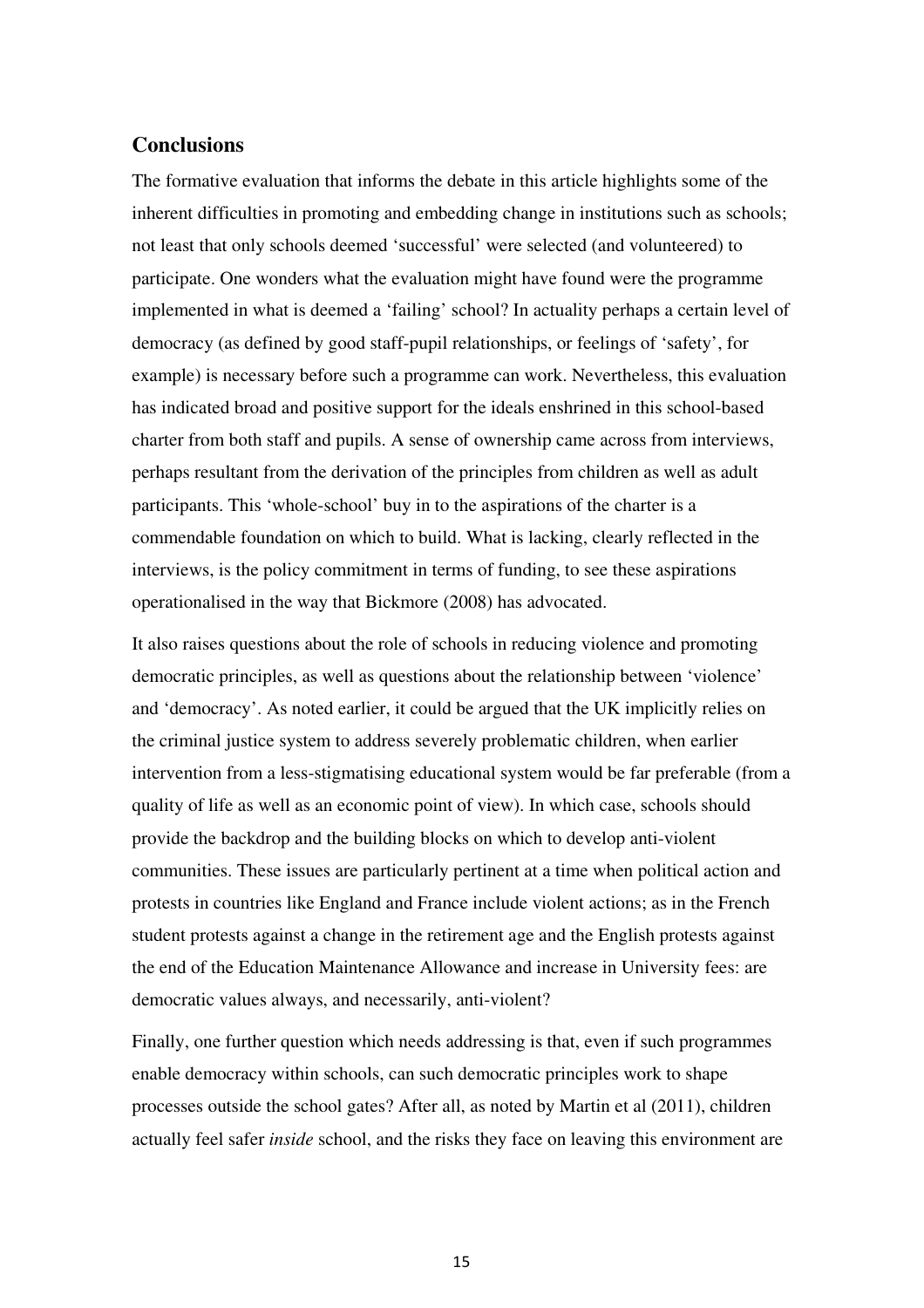often sidelined.

That said, at the level of the school and classroom, the connection between these principles and a positive learning environment are obvious. So, whilst the connection between the classroom, the school and the promotion of a non-violent and more democratic world outside the school is difficult to establish, at another level it is aspirational and moves schools and educational institutions towards a stronger focus on important values that could lead to a better resolution of inter-personal conflict.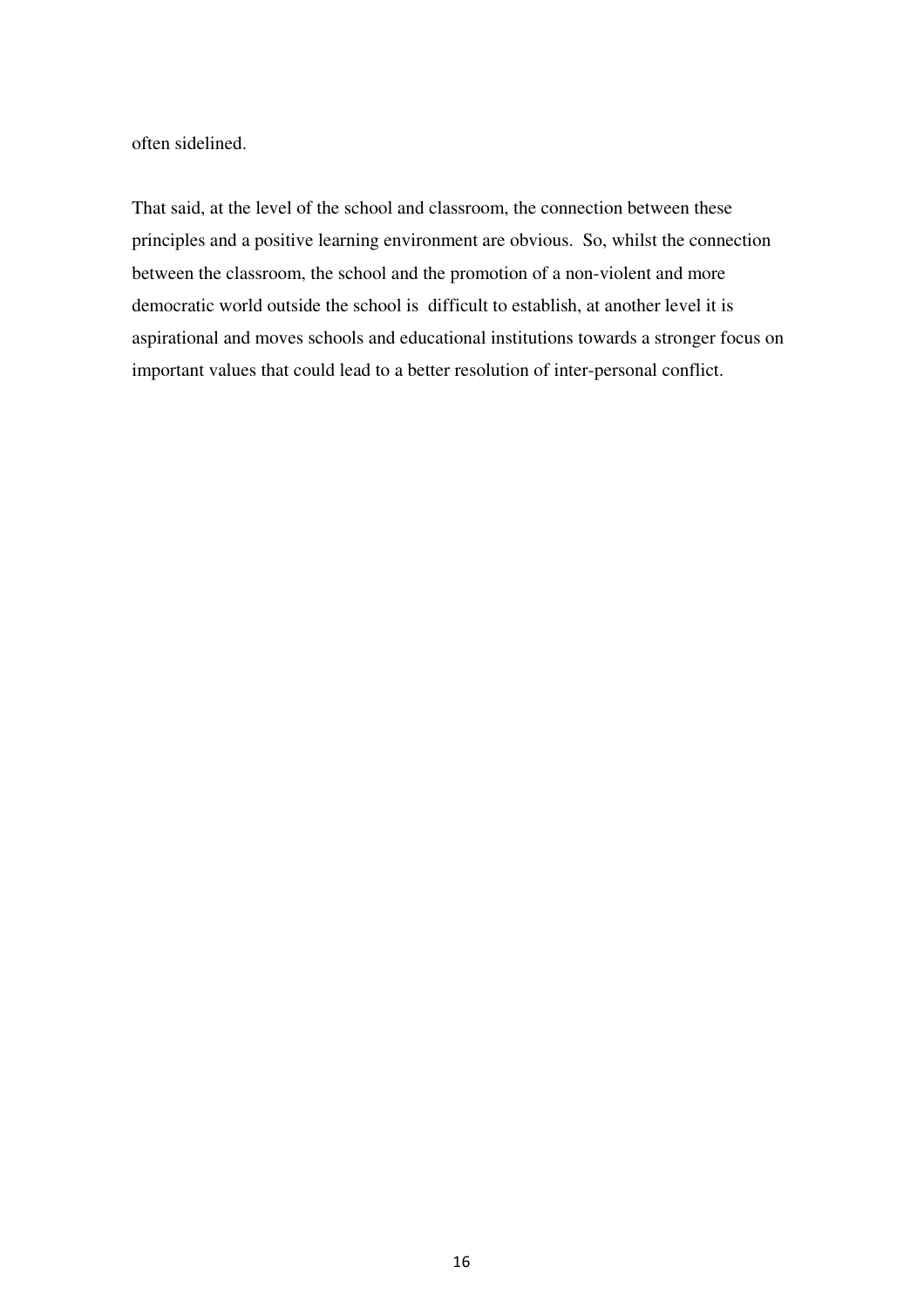# **References**

Bickmore, K (2008) Citizenship In/Action: Interpreting Actual Practices of Peacekeeping and Peacebuilding in Canadian Urban Schools [online]. Unpublished paper: University of Toronto. Available from:

http://soc.kuleuven.be/iieb/ipraweb/papers/Citizenship%20In.Action.%20%20Interpreti ng%20Actual%20Practices%20of%20Peace%20Keeping%20and%20Peacebuilding%2 0in%20Canadian%20Urban%20Schools.pdf (Accessed 7 October 2010).

Cowie, H, Hutson, N, Jennifer D and Myers, C (2008) Taking stock of Violence in UK schools: Risk, Regulation and Responsibility, *Education and Urban Society*, 40 (4), 494- 505.

Debarbieux, E. (2003). School violence in Europe – Discussion, knowledge and uncertainty. In Council of Europe *Violence in schools – A challenge for the local community.* Luxembourg: Council of Europe Publications.

Debarbieux, E., Blaya, C., Vidal, D. (2003). Tackling violence in schools: A report from France. In P. K. Smith (Ed.), *Violence in schools: The response in Europe* (pp. 17-32). London: Routledge/Falmer.

Edwards, CH (2001) Student violence and the moral dimensions of education, *Psychology in the Schools*, 38 (3), 249-257.

Farrington, D. (1996) *Understanding and Preventing Youth Crime*, York: York Publishing Services Ltd./ Joseph Rowntree Foundation.

Galtung (1996) *Peace by Peaceful Means*. Sage: London

Graham, J. and Bowling, B. (1995) *Young People and Crime*. Home Office Research Study 145. London: Home Office.